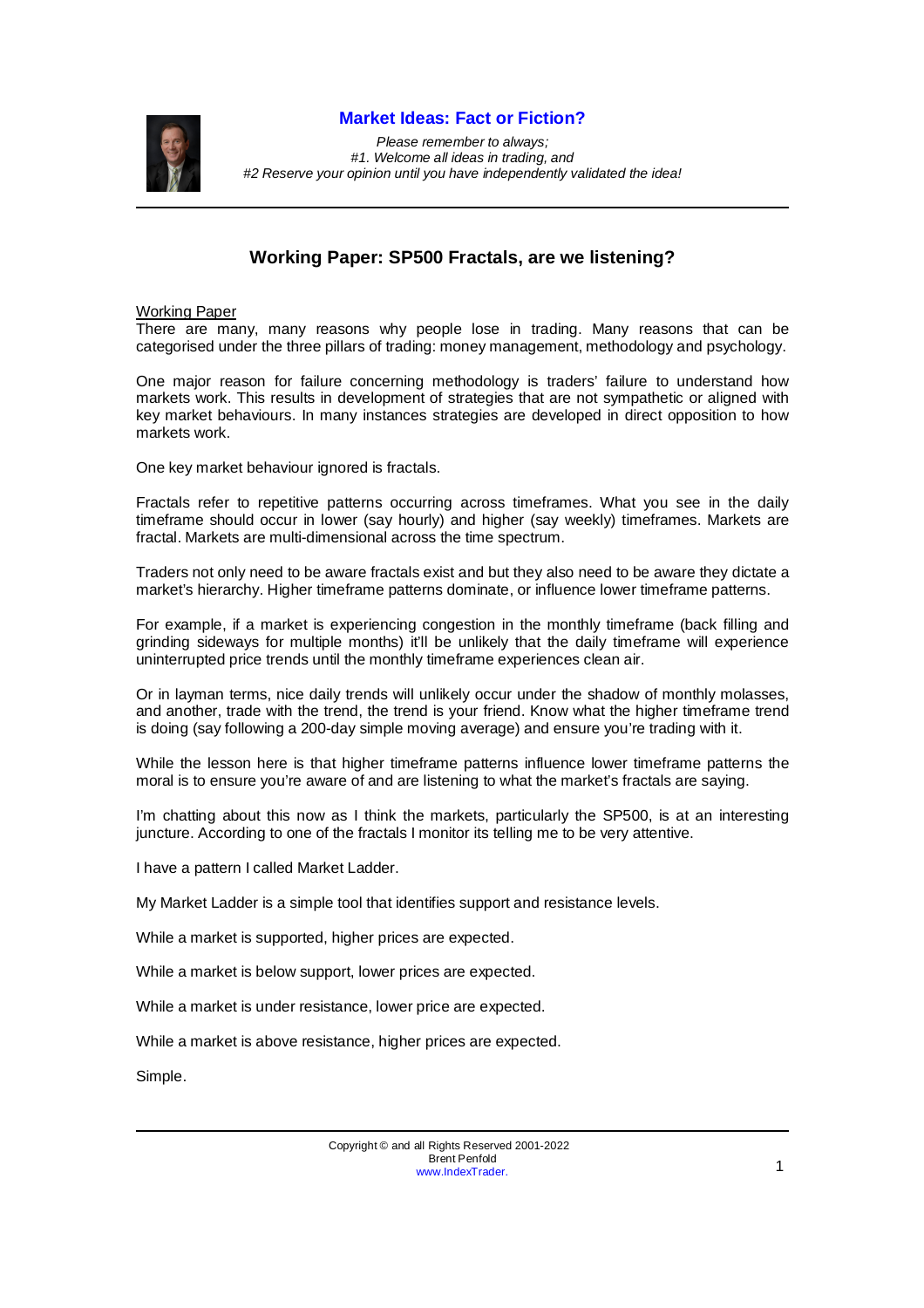

Please remember to always; *#1. Welcome all ideas in trading, and #2 Reserve your opinion until you have independently validated the idea!*

Here's my monthly Market Ladder overlaid on a daily chart showing support and resistance levels.



This is a simple tool that generates the levels in advance at the commencement of the relevant timeframe. Remember markets are fractal. What we see in one timeframe should be seen in other timeframes. Here's my quarterly Market Ladder.

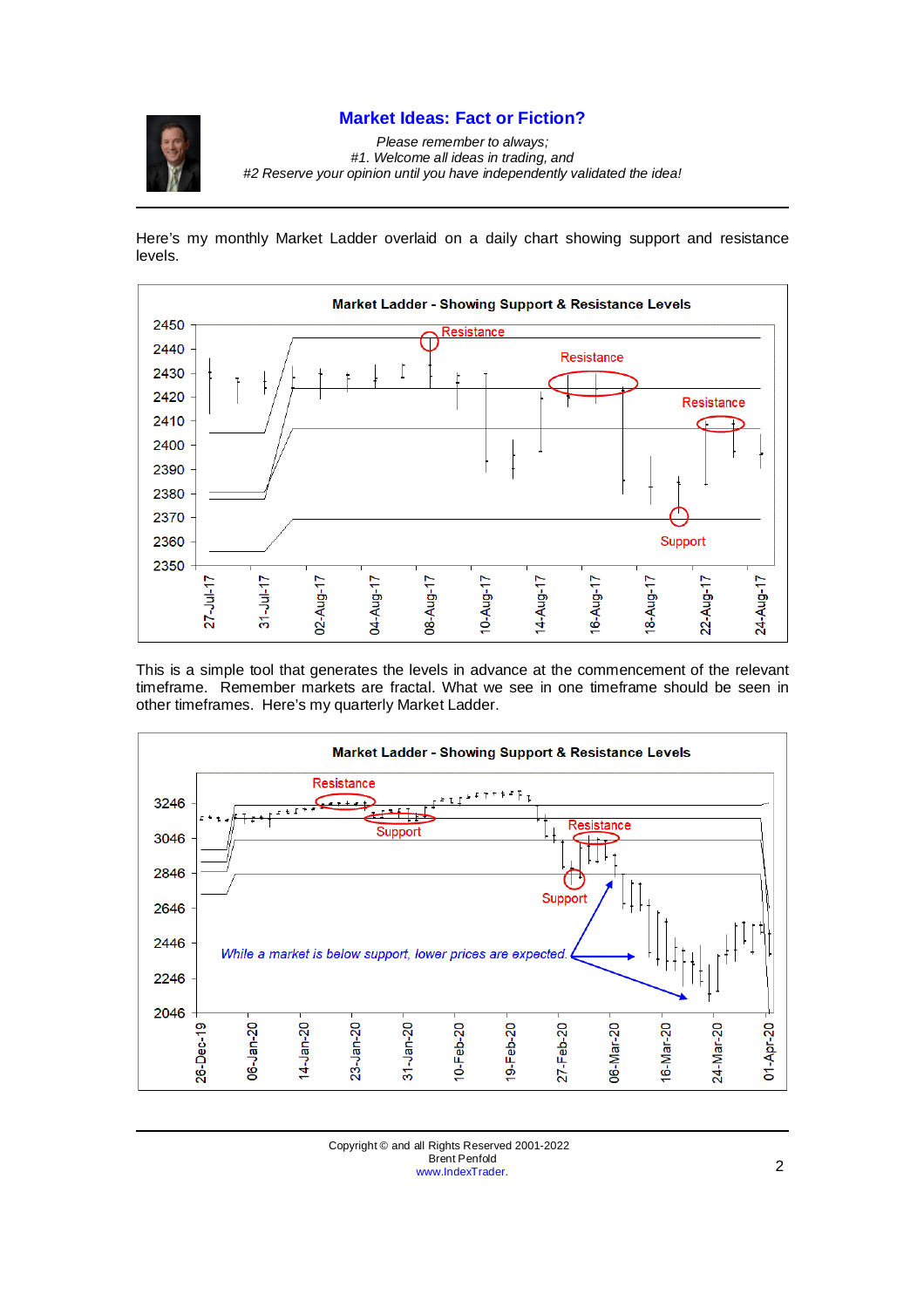

*Please remember to always; #1. Welcome all ideas in trading, and #2 Reserve your opinion until you have independently validated the idea!*

Although a simple tool, I think you'd agree it's also an effective tool.

However it's only an effective tool if you're aware markets are fractal and that you observe significant patterns across higher timeframes with the knowledge higher timeframes dominate and influence lower timeframes. Know what's happening on the higher timeframe and you'll be halfway to understanding what to except in lower timeframes.

Let's see what my yearly Market Ladder on the SP500 is telling us. What clues it can reveal if we're prepared to listen?



As you can see late last year and early in 2022 the SP500 hit yearly resistance and has since fallen from record highs. It's currently sitting on yearly support.

My yearly Market Ladder, if I'm listening correctly, is telling me to expect higher prices above 4400 and lower prices below 4400. It's currently sitting on a significant make or break level.

However before I can consider whether or not prices have room to fall futher, or move higher, I need to understand the context.

What is the higher timeframe fractal pattern telling me?

A higher timeframe that dominates and influences the yearly timeframe?

So lets see if I can gain a greater understanding of what the market is saying by viewing my 10 year decennial Market Ladder.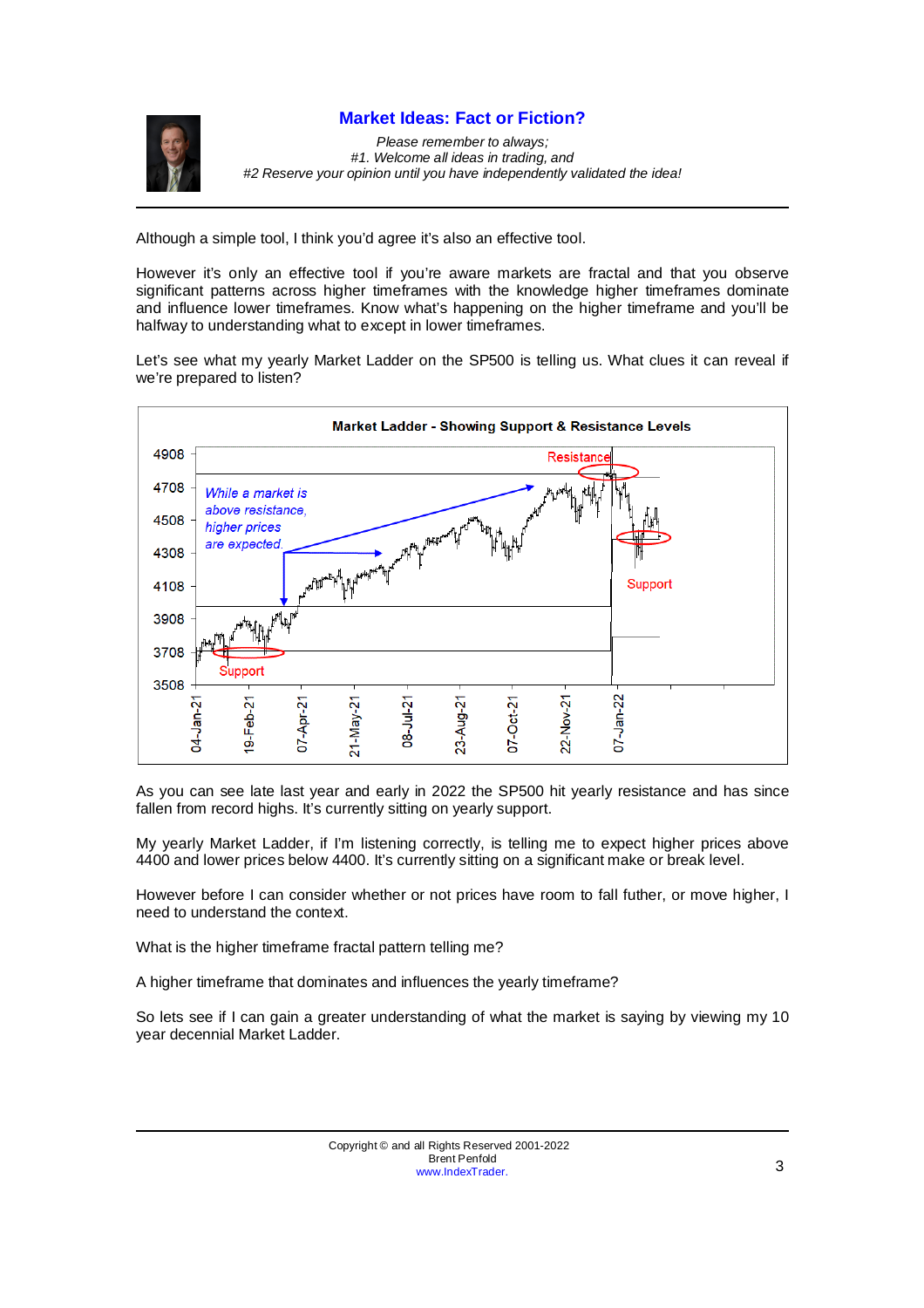

Please remember to always; *#1. Welcome all ideas in trading, and #2 Reserve your opinion until you have independently validated the idea!*

#### Here it is, my decennial Market Ladder.



If you're listening, I think this higher fractal decennial chart is self explanatory. It's telling me, for this 10 year decennial timeframe, that while prices remain under 4800, the potential for lower prices is significant, particularly if the yearly support at 4400 fails. Let me overlay my yearly and decennial Market Ladders.



Look at how well the market respected the 10 year resistance level?

Copyright © and all Rights Reserved 2001-2022 Brent Penfold Brent Pentold<br>[www.IndexTrader.](http://www.IndexTrader.) 4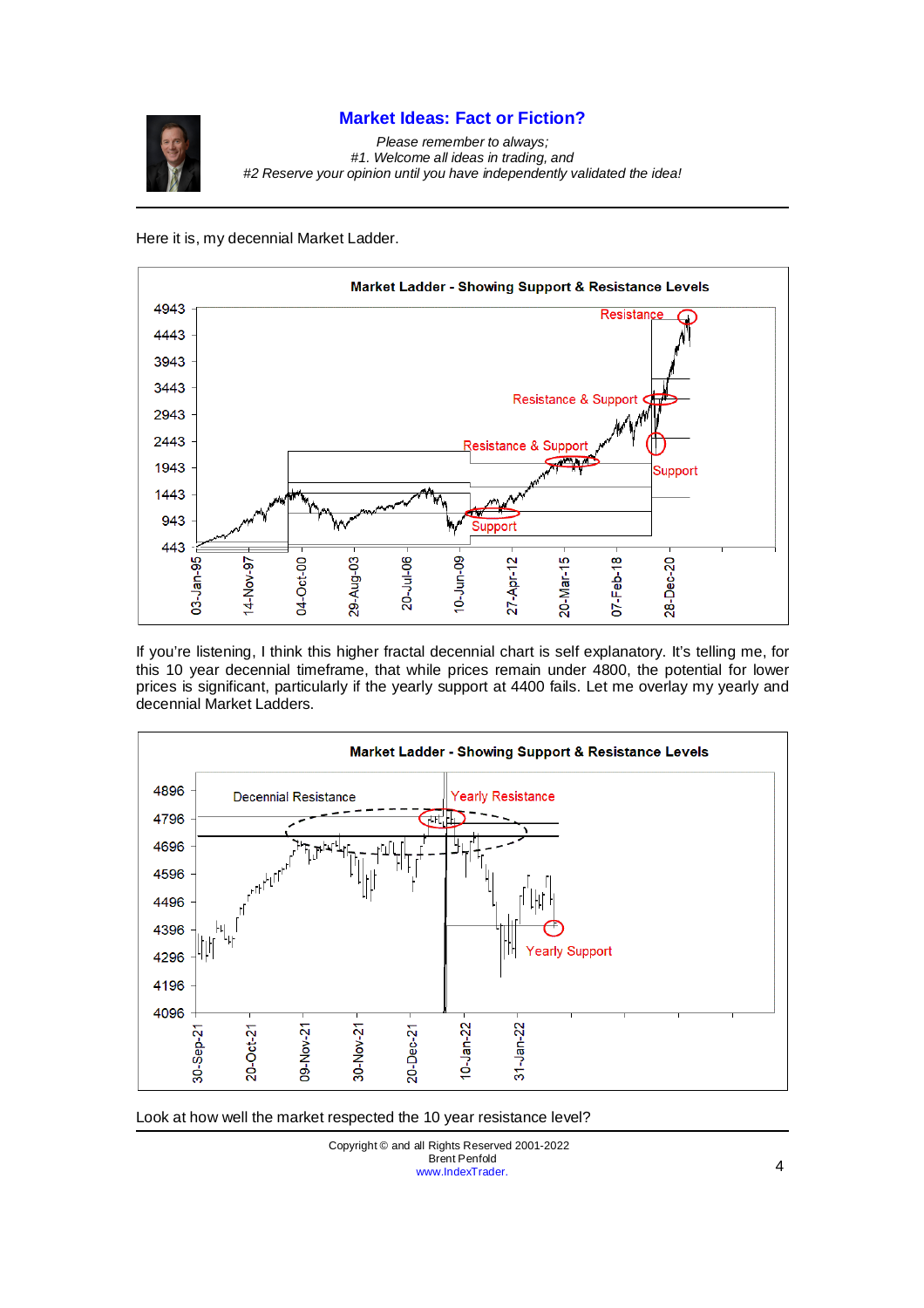

Please remember to always; *#1. Welcome all ideas in trading, and #2 Reserve your opinion until you have independently validated the idea!*

Interesting hey? We're currently only 2 years into this 10 decennial cycle and it begs the question. If the market cannot recover 4800 have we seen the highs for the next 8 years?

Well if the market can't recover 4800 it'll certainly remain under pressure where rallies may be seen as selling opportunities, but only if the lower timeframe fractals support it.

#### In Summary

The point of this Working Paper is to remind and inform traders of the importance of monitoring multiple timeframes given the fractal nature of the markets.

It's also an opportune time to do so given the SP500's position.

Also please understand this Working Paper does not constitute trading advice.

Its purpose is only to educate traders of the fractal nature of markets.

Please remember markets are fractal and always ensure you're aware of what the higher timeframe is telling you.

#### Market Ladder Tool

For many of you who are familiar with my work through your support of my books, models and Workshops you'll no doubt guess what my Market Ladder tool is. :o)

If in the pass you have attended one of my Workshops or own one of my models and would like confirmation of my Market Ladder tool then please feel free to send me an email at [bpenfold@tpg.com.au,](mailto:bpenfold@tpg.com.au,) remind me of which Workshop you attended or which model you own and I'll send you its details, no worries.

Sensible money management everyone and good trading.

### **Brent Penfold**

*Helping traders since 2001* Sydney, Australia 14 February 2022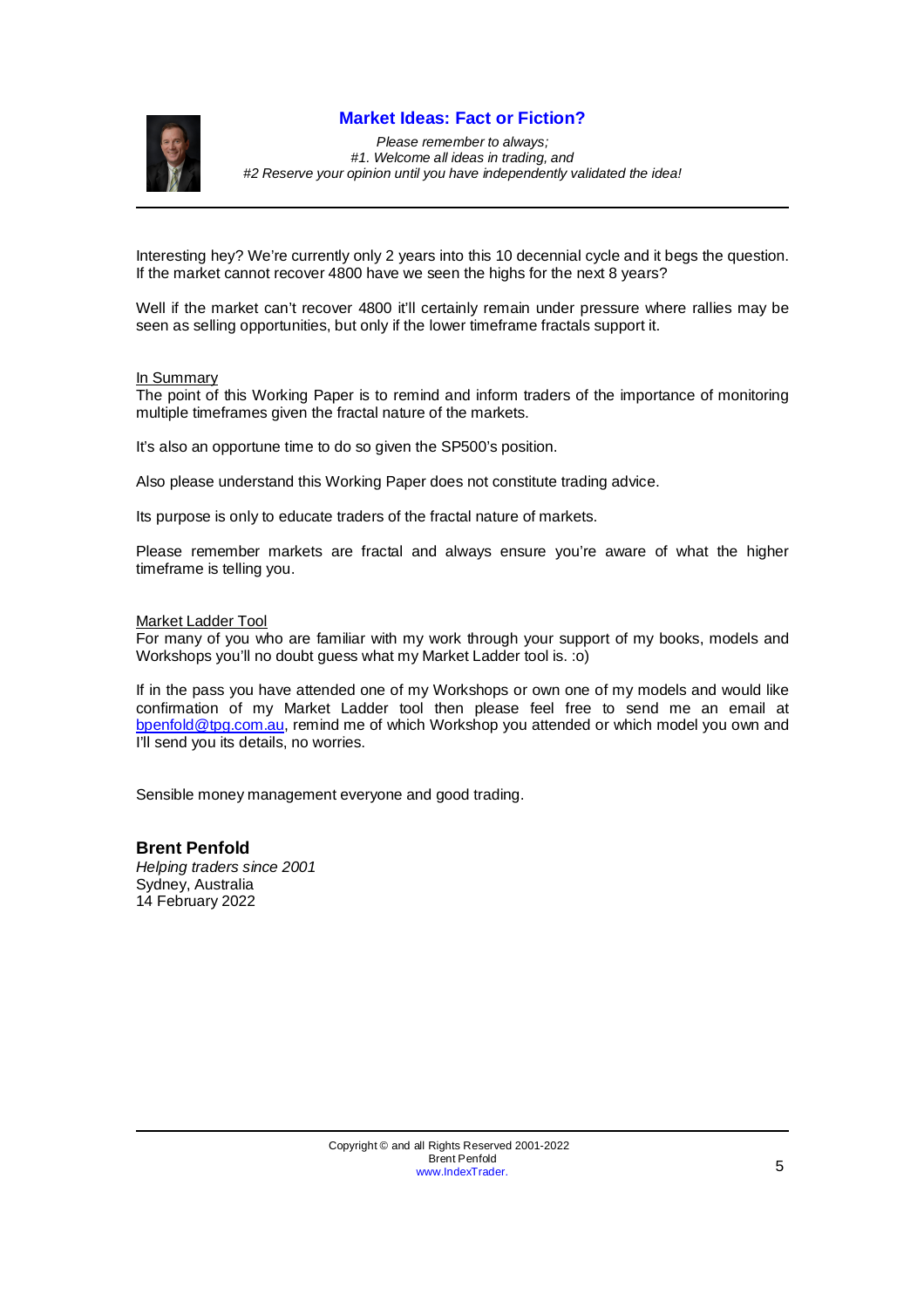

*Please remember to always; #1. Welcome all ideas in trading, and #2 Reserve your opinion until you have independently validated the idea!*

### **Brent Penfold**

Trader, Advisor, Author and Educator



Brent Penfold *Helping traders since 2001.*



Brent Penfold is a 30-year veteran trader having begun his career in 1983 as an institutional trader with Bank America. In addition to being a professional trader Brent is an advisor, author and educator. Today Brent trades a diversified portfolio of global markets including indices, currencies, interest rates, energies, metals, grains, softs and meats.

He is the author of three books;

- *Trading the SPI* (Wiley 2005),
- **The Universal Principles of Successful Trading (Wiley 2010) and**
- *The Universal Tactics of Successful Trend Trading* (Wiley 2020).

The *Universal Principles of Successful Trading* has become an international best seller that has now been translated into Polish, German, Korean, Japanese and simplified and orthodox Chinese. Brent expects his third book to be similarly well received by international traders.

Brent publishes daily newsletters for active index traders and is a popular and sought after international speaker who has presented to traders throughout the Asia Pacific region including;

- Australia
- New Zealand
- Malaysia
- Singapore
- Hong Kong
- Vietnam
- Thailand
- India and
- China.

Brent is an advisor and holds a Master of Commerce (Finance) degree. To learn more about Brent Penfold and his services you can visit his web site:

[www.IndexTrader.com.au](http://www.IndexTrader.com.au) *Please read the following Warning on the next page.*

> Copyright © and all Rights Reserved 2001-2022 Brent Penfold Brent Pentold<br>[www.IndexTrader.](http://www.IndexTrader.) 6